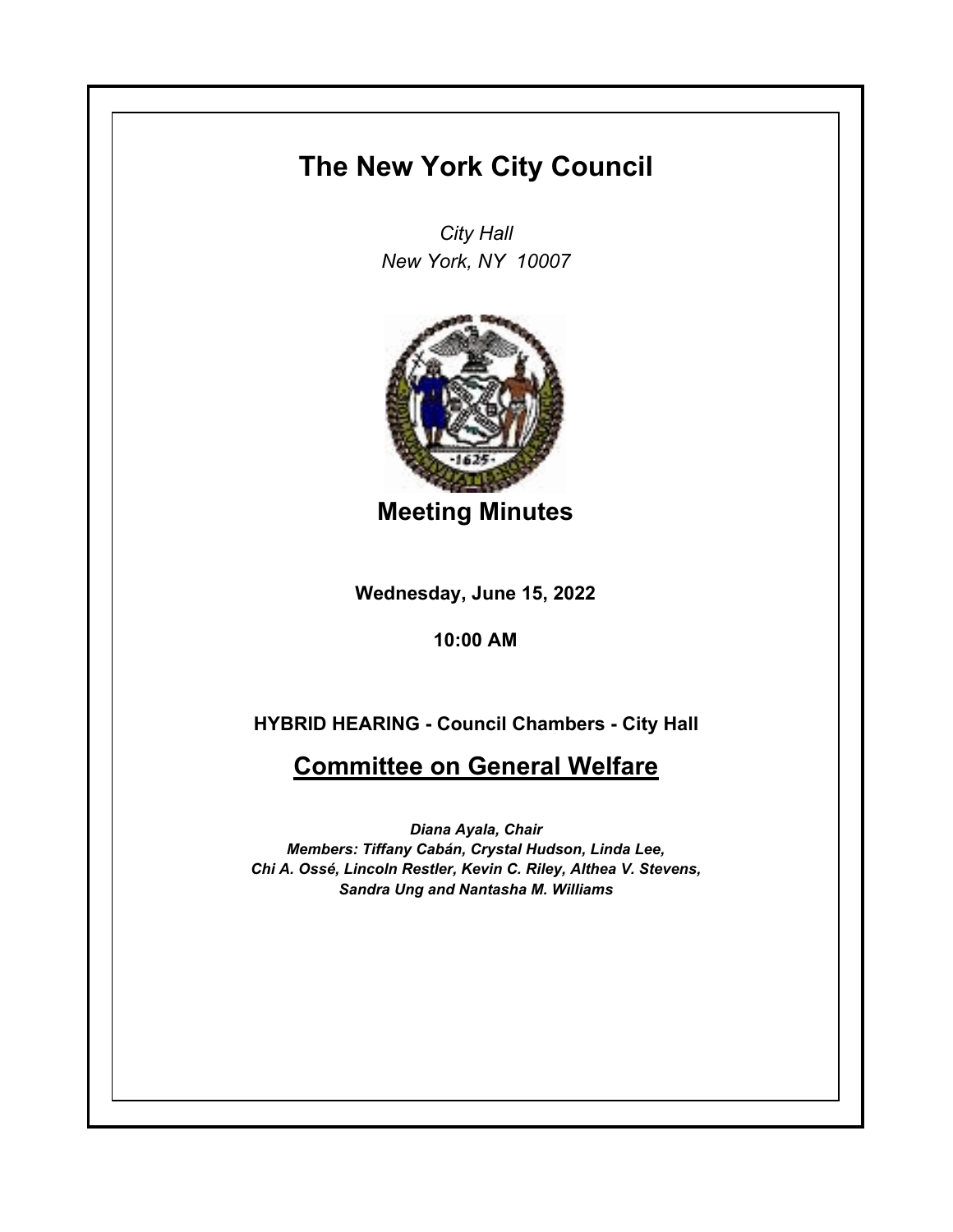| <b>Roll Call</b> |                                                                                                                                                                                                                                                                                                               |
|------------------|---------------------------------------------------------------------------------------------------------------------------------------------------------------------------------------------------------------------------------------------------------------------------------------------------------------|
|                  | Present: Ayala, Cabán, Hudson, Lee, Ossé, Restler, Riley, Stevens, Ung and Williams                                                                                                                                                                                                                           |
|                  | Other Council Members Attending: Abreu and Feliz                                                                                                                                                                                                                                                              |
| T2022-1450       | <b>Oversight - Juvenile Detention in NYC</b>                                                                                                                                                                                                                                                                  |
|                  |                                                                                                                                                                                                                                                                                                               |
|                  | <b>Attachments: Committee Report</b>                                                                                                                                                                                                                                                                          |
|                  | This Oversight was Hearing Held by Committee                                                                                                                                                                                                                                                                  |
|                  | <b>Attachments: Committee Report</b>                                                                                                                                                                                                                                                                          |
|                  | This Oversight was Filed, by Committee                                                                                                                                                                                                                                                                        |
| Int 0139-2022    | A Local Law to amend the administrative code of the city of New<br>York, in relation to requiring the administration for children's<br>services to report on the impact of the deaths of parents and<br>guardians from COVID-19 on children and the repeal of such<br>requirement upon the expiration thereof |
|                  | Attachments: Summary of Int. No. 139, Int. No. 139, April 14, 2022 - Stated Meeting<br>Agenda, Hearing Transcript - Stated Meeting 4-14-22, Committee Report<br>6/15/22                                                                                                                                       |
|                  | This Introduction was Hearing Held by Committee                                                                                                                                                                                                                                                               |
|                  | <b>Attachments:</b> Summary of Int. No. 139, Int. No. 139, April 14, 2022 - Stated Meeting<br>Agenda, Hearing Transcript - Stated Meeting 4-14-22, Committee Report<br>6/15/22                                                                                                                                |
|                  | This Introduction was Laid Over by Committee                                                                                                                                                                                                                                                                  |
| Int 0294-2022    | A Local Law to amend the administrative code of the city of New<br>York, in relation to requiring the administration for children's<br>services to provide a multilingual disclosure form to parents or<br>guardians during a child protective investigation                                                  |
|                  | Attachments: Summary of Int. No. 294, Int. No. 294, April 28, 2022 - Stated Meeting<br>Agenda, Hearing Transcript - Stated Meeting 4-28-22, Committee Report<br>6/15/22                                                                                                                                       |
|                  | This Introduction was Hearing Held by Committee                                                                                                                                                                                                                                                               |
|                  | Attachments: Summary of Int. No. 294, Int. No. 294, April 28, 2022 - Stated Meeting<br>Agenda, Hearing Transcript - Stated Meeting 4-28-22, Committee Report<br>6/15/22                                                                                                                                       |
|                  | This Introduction was Laid Over by Committee                                                                                                                                                                                                                                                                  |